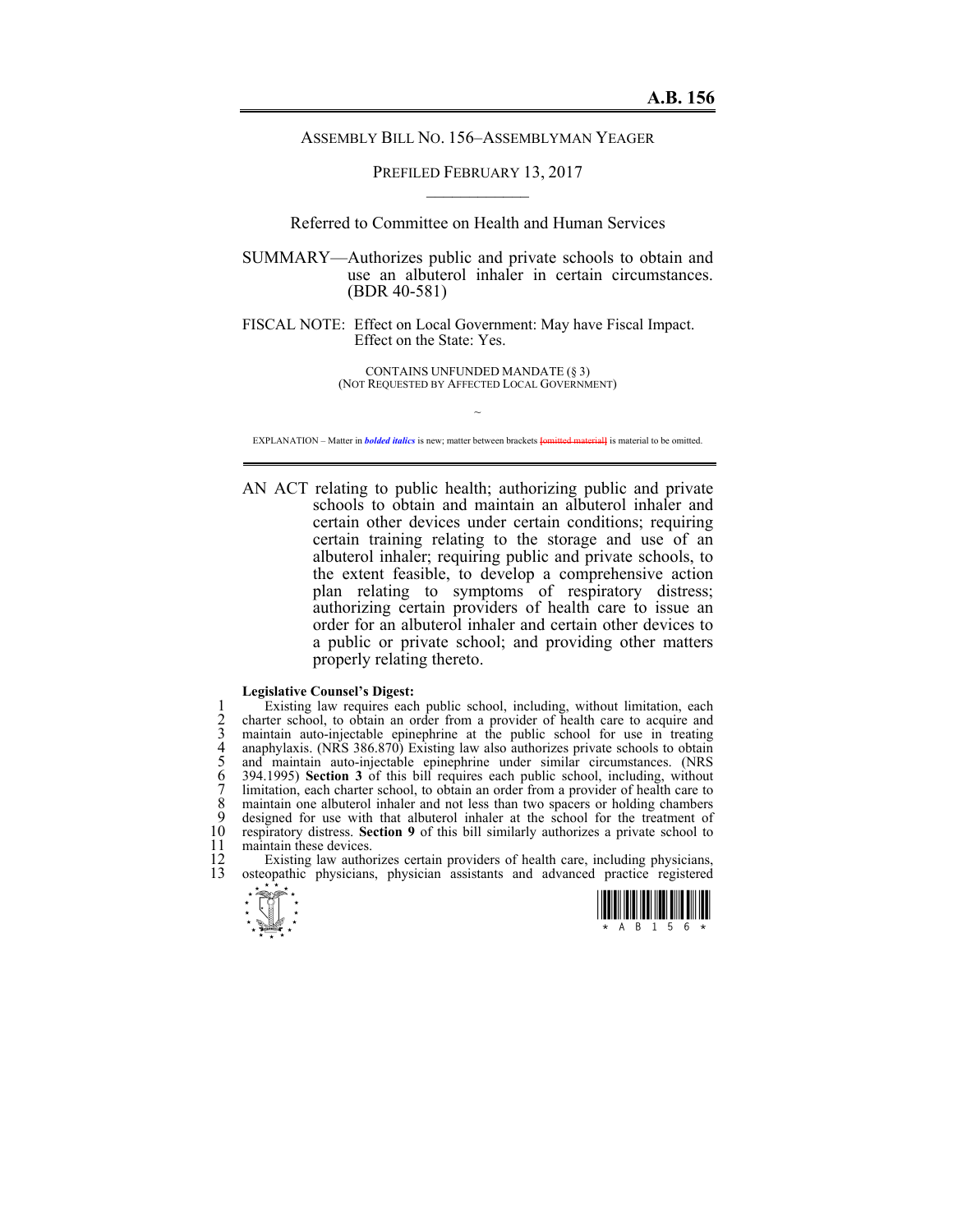14 nurses, to issue an order for auto-injectable epinephrine to be maintained at a public 15 or private school for the treatment of anaphylaxis. (NRS 630.374, 632.239, 15 or private school for the treatment of anaphylaxis. (NRS 630.374, 632.239, 16 633.707) Sections 11, 12 and 14 of this bill similarly authorize physicians. 16 633.707) **Sections 11, 12 and 14** of this bill similarly authorize physicians, 17 osteopathic physicians, physician assistants and advanced practice registered nurses 18 to issue an order for one albuterol inhaler and not less than two spacers or holding 18 to issue an order for one albuterol inhaler and not less than two spacers or holding<br>19 chambers designed for use with that albuterol inhaler to be maintained at a public or private school for the treatment of respiratory distress.

20 chambers designed for use with that albuterol inhaler to be maintained at a public<br>
20 or private school for the treatment of respiratory distress.<br>
21 Existing law requires each public and private school, if a private Existing law requires each public and private school, if a private school elects 22 to maintain auto-injectable epinephrine at the school, to provide certain training 23 relating to the storage and administration of auto-injectable epinephrine. (NRS 24 386.870, 394.1995) Existing law also requires each public and private school, to the extent feasible, to develop a comprehensive action plan relating to anaphylaxis, including, without limitation, the signs and symptoms of this condition. (NRS 27 386.875, 394.1997) **Section 1** of this bill authorizes a school nurse or other designated employee of a public or private school to possess and administer a dose of albuterol from an albuterol inhaler if the school nurse or other employee has 30 received training in the proper storage and use of an albuterol inhaler. **Section 6** of this bill also requires a charter school to designate a school nurse or other employee of the school who is authorized to administe this bill also requires a charter school to designate a school nurse or other employee 32 of the school who is authorized to administer a dose of albuterol from an albuterol inhaler. **Sections 6, 7 and 9** of this bill require that training relating to the storage and administration of a dose of albuterol from an albuterol inhaler must be provided 35 to certain authorized employees of a public or private school. **Sections 5 and 10** of this bill additionally require that each public school and private school, to the extent feasible, develop a comprehensive action plan relating to respiratory distress.

38 **Section 7** of this bill requires the chief nurse of a school district to provide 39 certain coordination and training relating to albuterol inhalers to schools within the 40 district. Section 13 of this bill provides that a nurse is not subject to disciplinary 40 district. **Section 13** of this bill provides that a nurse is not subject to disciplinary 41 action for administering a dose of albuterol from an albuterol inhaler pursuant to a<br>42 valid order issued by a provider of health care pursuant to **sections 11. 12 or 14**. 42 valid order issued by a provider of health care pursuant to **sections 11, 12 or 14**. 43 **Sections 11, 12 and 14** also provide immunity from liability to a physician, 44 osteopathic physician, physician assistant and advanced practice registered nurse 44 osteopathic physician, physician assistant and advanced practice registered nurse<br>45 for certain actions relating to the acquisition, possession, provision and 45 for certain actions relating to the acquisition, possession, provision and 46 administration of a dose of albuterol from an albuterol inhaler maintained by a 47 school. **Section 15** of this bill provides similar immunity to a pharmacist who 47 school. **Section 15** of this bill provides similar immunity to a pharmacist who 48 dispenses an albuterol inhaler or spacers or holding chambers designed for use with 49 that albuterol inhaler to a school that albuterol inhaler to a school.

## THE PEOPLE OF THE STATE OF NEVADA, REPRESENTED IN SENATE AND ASSEMBLY, DO ENACT AS FOLLOWS:

1 **Section 1.** Chapter 454 of NRS is hereby amended by adding 2 thereto a new section to read as follows:

3 *A school nurse or other employee of a public or private school* 

4 *who is designated pursuant to section 3, 6 or 9 of this act to* 

5 *administer a dose of albuterol from an albuterol inhaler to a pupil* 

6 *may possess and use an albuterol inhaler maintained by the school*  7 *if the school nurse or other employee has received training in the* 

8 *proper storage and use of an albuterol inhaler as required by* 

9 *section 3, 6 or 9 of this act.* 



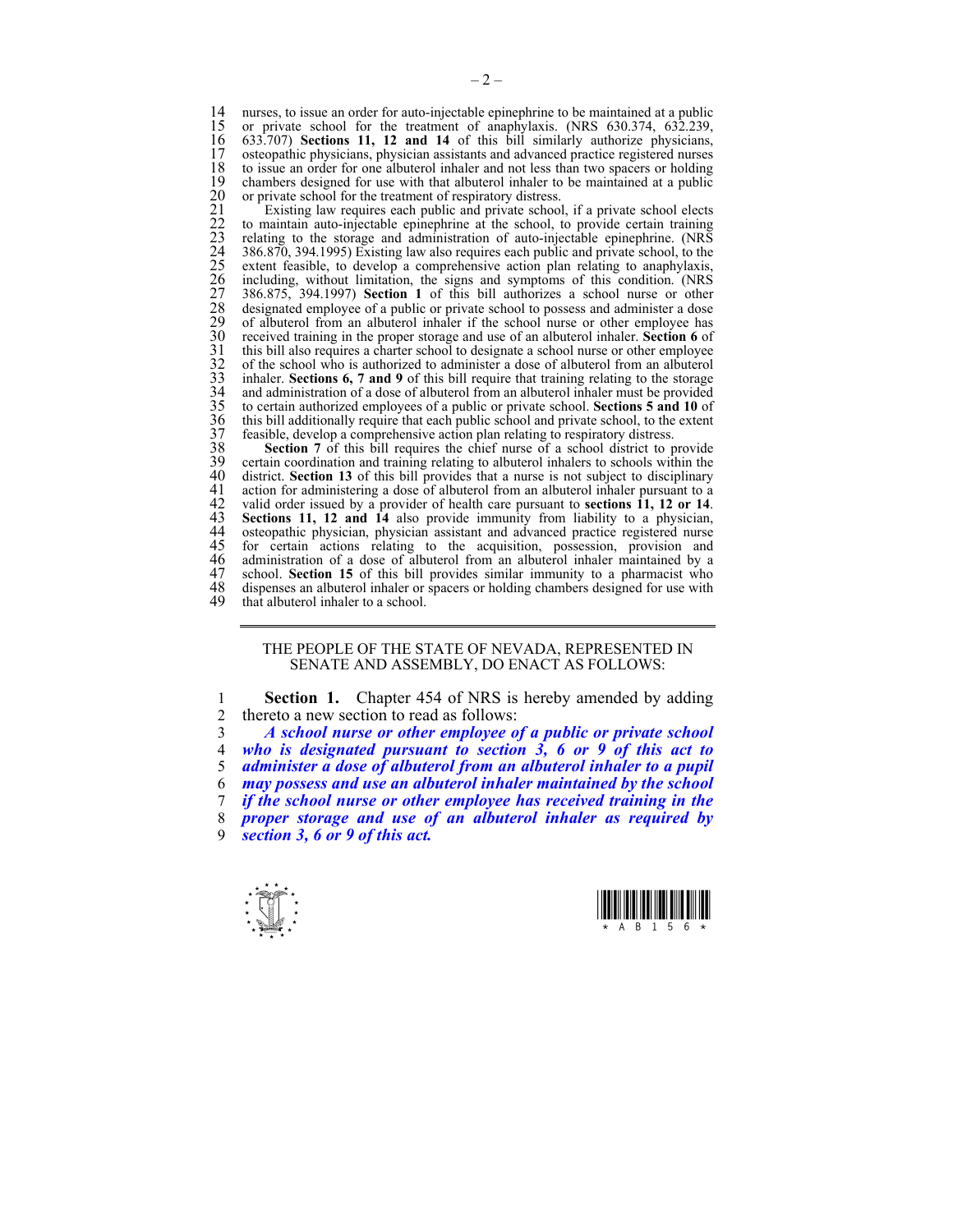1 **Sec. 2.** Chapter 386 of NRS is hereby amended by adding thereto the provisions set forth as sections 3 4 and 5 of this act thereto the provisions set forth as sections ,  $\overline{4}$  and  $\overline{5}$  of this act.

**Sec. 3.** *1. Each public school, including, without limitation, each charter school, shall obtain an order from a physician, osteopathic physician, physician assistant or advanced practice registered nurse pursuant to NRS 630.374, 632.239 or 633.707, as applicable, for one albuterol inhaler and not less than two spacers or holding chambers designed for use with that albuterol inhaler to be maintained at the school. If an albuterol inhaler maintained by the public school is depleted or expires, the school must discard the inhaler and obtain an additional inhaler to replace the depleted or expired inhaler. If an albuterol inhaler maintained by the public school is used by a pupil, the school must discard the spacer or holding chamber used to administer the dose of albuterol and obtain an additional spacer or holding chamber to replace the used device.* 

2. An albuterol inhaler maintained by a public school *pursuant to this section may be administered:* 

*(a) At a public school other than a charter school, by a school nurse or any other employee of the public school who has been designated by the school nurse and has received training in the proper storage and use of an albuterol inhaler pursuant to NRS 391.291; or* 

*(b) At a charter school, by an employee designated pursuant to section 6 of this act who has received training in the proper storage and use of an albuterol inhaler as required pursuant to section 6 of this act.* 

*3. A school nurse or other designated employee of a public school may use an albuterol inhaler maintained at the school to administer a dose of albuterol to any pupil on the premises of the public school during regular school hours whom the school nurse or other designated employee reasonably believes is exhibiting symptoms of respiratory distress.* 

*4. A public school may accept gifts, grants and donations from any source for the support of the public school in carrying out the provisions of this section, including, without limitation, the acceptance of an albuterol inhaler, spacer or holding chamber from a manufacturer, distributor or wholesaler of such devices.* 

**Sec. 4.** *1. Each public school shall ensure that an albuterol inhaler maintained at the school pursuant to section 3 of this act is stored in a designated, secure location that is unlocked and easily accessible.* 

*2. Each school district shall establish a policy for the schools within the district, other than charter schools, regarding the proper handling and transportation of albuterol inhalers.* 

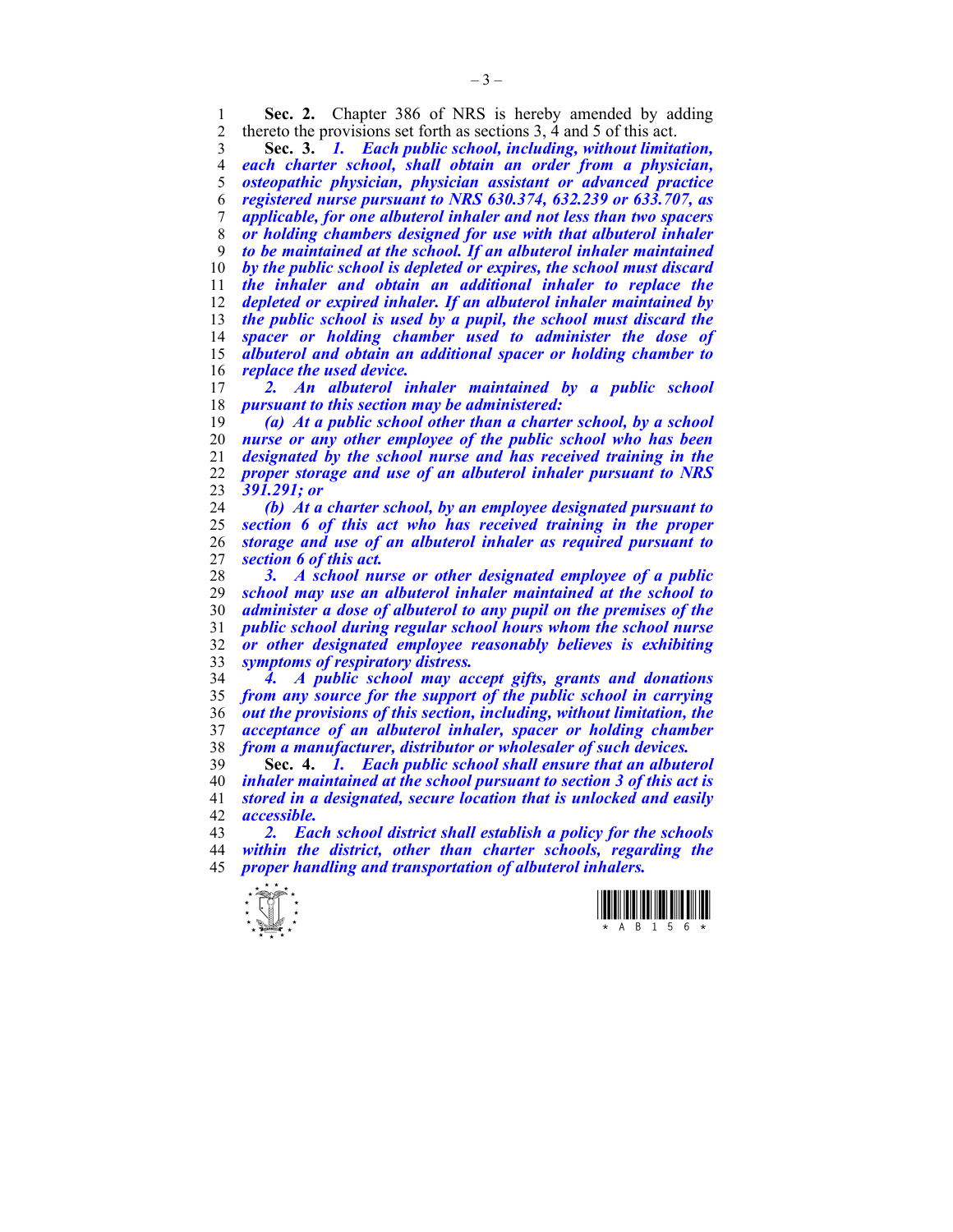*3. Not later than 30 days after the last day of each school year, each school district and charter school shall submit a report to the Division of Public and Behavioral Health of the Department of Health and Human Services identifying the number of doses of an albuterol inhaler that were administered to pupils pursuant to section 3 of this act at each public school within the school district or charter school, as applicable, during the school year.* 

**Sec. 5.** *Each public school, including, without limitation, each charter school, shall, to the extent feasible, develop a comprehensive action plan concerning symptoms of respiratory distress, which must include, without limitation, information relating to:* 

*1. The triggers that may cause respiratory distress;* 

*2. Ways to avoid triggers that may cause respiratory distress;* 

*3. The signs and symptoms of a person experiencing respiratory distress, including, without limitation, an assessment of whether the administration of a dose of albuterol from an albuterol inhaler is necessary;* 

*4. How to access an albuterol inhaler when necessary, including, without limitation, the location of an albuterol inhaler that is maintained at the public school pursuant to section 3 of this act;* 

*5. The method of administering a dose of albuterol from an albuterol inhaler that is maintained at the public school pursuant to section 3 of this act; and* 

*6. Medical care that should be received after the administration of a dose of albuterol from an albuterol inhaler.* 

**Sec. 6.** Chapter 388Å of NRS is hereby amended by adding thereto a new section to read as follows: thereto a new section to read as follows:

*1. Each charter school shall designate a school nurse or other employee of the school who is authorized to administer a dose of albuterol from an albuterol inhaler pursuant to section 3 of this act.* 

*2. Each charter school shall ensure that each employee so designated receives training in the proper storage and use of an albuterol inhaler.* 

*3. The governing body of a charter school shall establish a policy for the charter school regarding the proper handling and transportation of albuterol inhalers.* 

**Sec. 7.** NRS 391.291 is hereby amended to read as follows:

41 391.291 1. The provision of nursing services in a school 42 district by school nurses and other qualified personnel must be 43 under the direction and supervision of a chief nurse who is a 44 registered nurse as provided in NRS 632.240 and who:



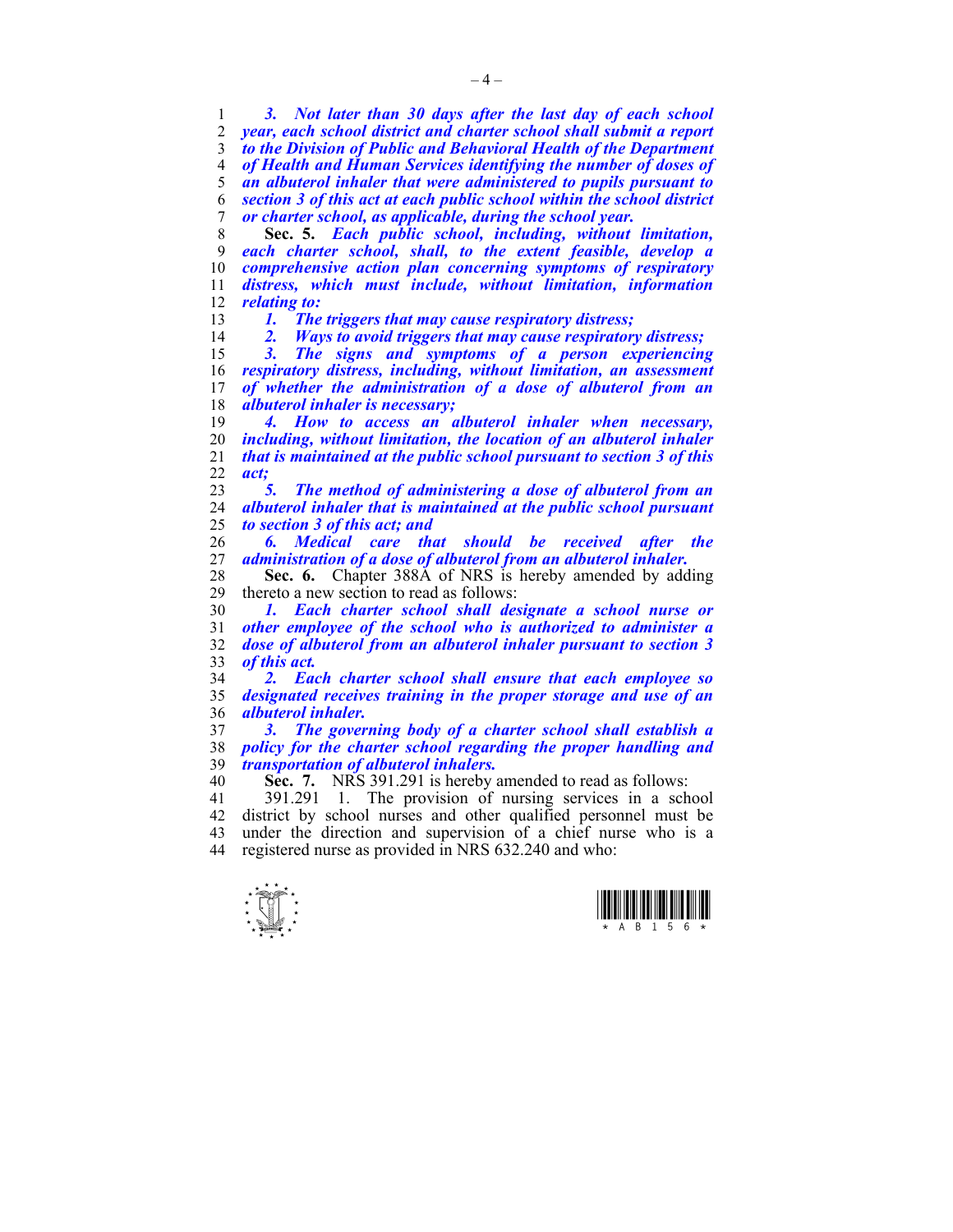1 (a) Holds an endorsement to serve as a school nurse issued 2 pursuant to regulations adopted by the Commission; or

3 (b) Is employed by a state, county, city or district health 4 department and provides nursing services to the school district in the square of that employment. course of that employment.

6 2. A school district shall not employ a person to serve as a 7 school nurse unless the person holds an endorsement to serve as a 8 school nurse issued pursuant to regulations adopted by the 9 Commission.

10 3. The chief nurse shall ensure that each school nurse:

11 (a) Coordinates with the principal of each school to designate 12 employees of the school who are authorized to administer auto-13 injectable epinephrine **[**;**]** *and to use an albuterol inhaler;* and

14 (b) Provides the employees so designated with training 15 concerning the proper storage and administration of auto-injectable 16 epinephrine **[**.**]** *and the proper storage and use of an albuterol inhaler.* 

18 **Sec. 8.** Chapter 394 of NRS is hereby amended by adding 19 thereto the provisions set forth as sections 9 and 10 of this act.

**Sec. 9.** *1. A private school may obtain an order from a physician, osteopathic physician, physician assistant or advanced practice registered nurse pursuant to NRS 630.374, 632.239 or 633.707, as applicable, for one albuterol inhaler and not less than two spacers or holding chambers designed for use with that albuterol inhaler to be maintained at the school. If an albuterol inhaler maintained by the private school is depleted or expires, the school must discard the inhaler and may obtain an additional inhaler to replace the depleted or expired inhaler. If an albuterol inhaler maintained by the private school is used by a pupil, the school must discard the spacer or holding chamber used to administer the dose of albuterol and obtain an additional spacer or holding chamber to replace the used device.* 

*2. An albuterol inhaler maintained by a private school pursuant to this section may be used by a school nurse or any other employee of the school who has been designated by the governing body of the private school and has received training in the proper storage and use of an albuterol inhaler.* 

*3. A school nurse or other designated employee may use an albuterol inhaler maintained at the school to administer a dose of albuterol to any pupil on the premises of the private school during regular school hours whom the school nurse or other trained employee reasonably believes is exhibiting symptoms of respiratory distress.* 

44 *4. If an albuterol inhaler is maintained at the private school,*  45 *the school shall ensure that:* 



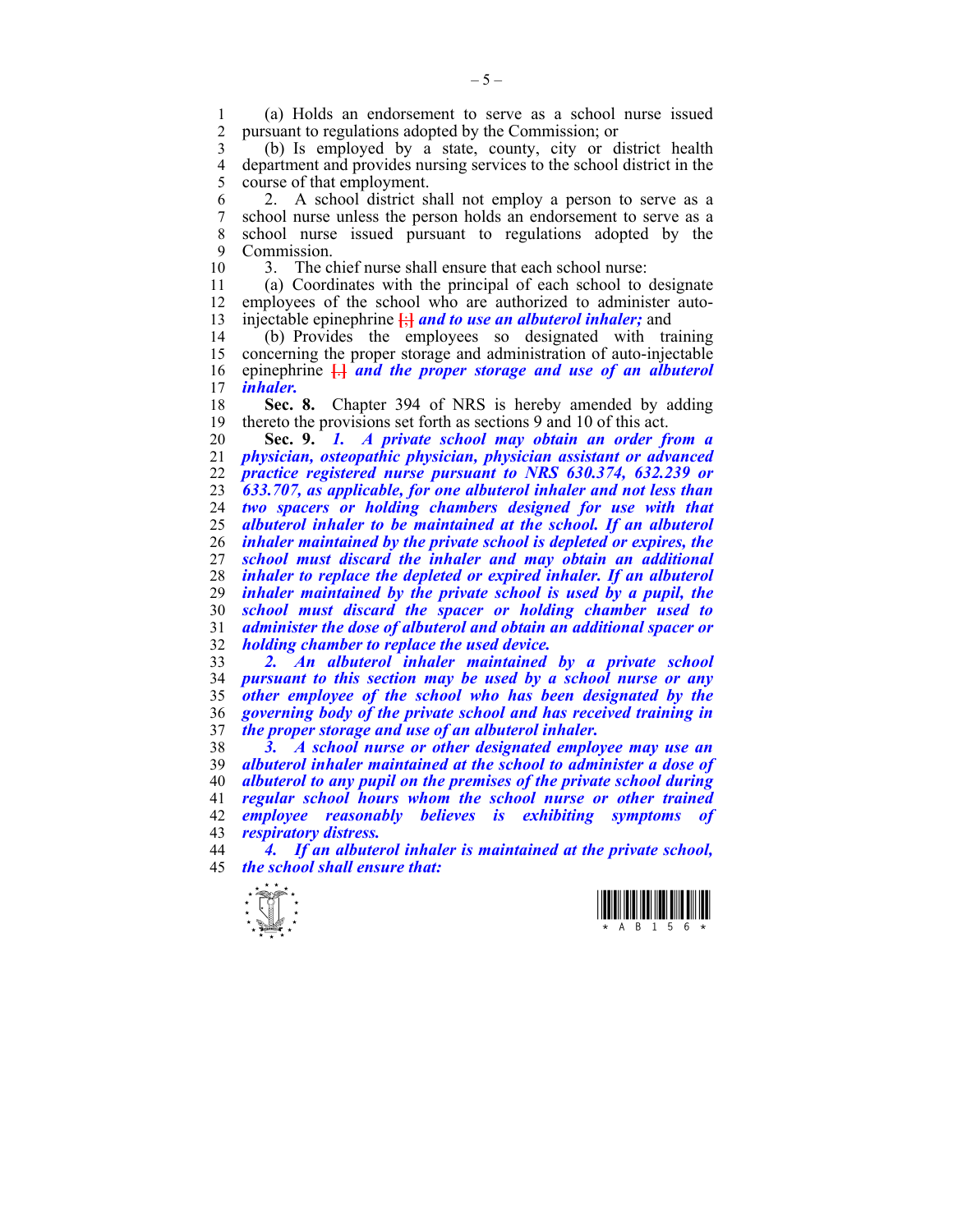*(a) The albuterol inhaler is stored in a designated, secure location that is unlocked and easily accessible.* 

*(b) Each employee designated by the governing body of the private school pursuant to this section receives training in the proper storage and use of an albuterol inhaler.* 

*5. The governing body of a private school that maintains an albuterol inhaler shall establish a policy for the school regarding the proper handling and transportation of albuterol inhalers.* 

**Sec. 10.** *The governing body of each private school shall, to the extent feasible, develop a comprehensive action plan concerning symptoms of respiratory distress, which must include, without limitation, information relating to:* 

*1. The triggers that may cause respiratory distress;* 

*2. Ways to avoid triggers that may cause respiratory distress;* 

*3. The signs and symptoms of a person experiencing respiratory distress, including, without limitation, an assessment of whether the administration of a dose of albuterol from an albuterol inhaler is necessary;* 

*4. How to access an albuterol inhaler when necessary, including, without limitation, the location of an albuterol inhaler within the private school, if an albuterol inhaler is maintained at the private school pursuant to section 9 of this act;* 

*5. The method of administering a dose of albuterol from an albuterol inhaler, if an albuterol inhaler is maintained at the private school pursuant to section 9 of this act; and* 

*6. Medical care that should be received after the administration of a dose of albuterol from an albuterol inhaler.* 

**Sec. 11.** NRS 630.374 is hereby amended to read as follows:

29 630.374 1. A physician or physician assistant may issue to a 30 public or private school an order to allow the school to obtain and 31 maintain auto-injectable epinephrine at the school, regardless of 32 whether any person at the school has been diagnosed with a 33 condition which may cause the person to require such medication 34 for the treatment of anaphylaxis.

35 2. A physician or physician assistant may issue to an 36 authorized entity an order to allow the authorized entity to obtain 37 and maintain auto-injectable epinephrine at any location under the 38 control of the authorized entity where allergens capable of causing 39 anaphylaxis may be present, regardless of whether any person 40 employed by, affiliated with or served by the authorized entity has 41 been diagnosed with a condition which may cause the person to 42 require such medication for the treatment of anaphylaxis.

43 3. *A physician or physician assistant may issue to a public or private school an order to allow the school to obtain and maintain one albuterol inhaler and not less than two spacers or holding* 



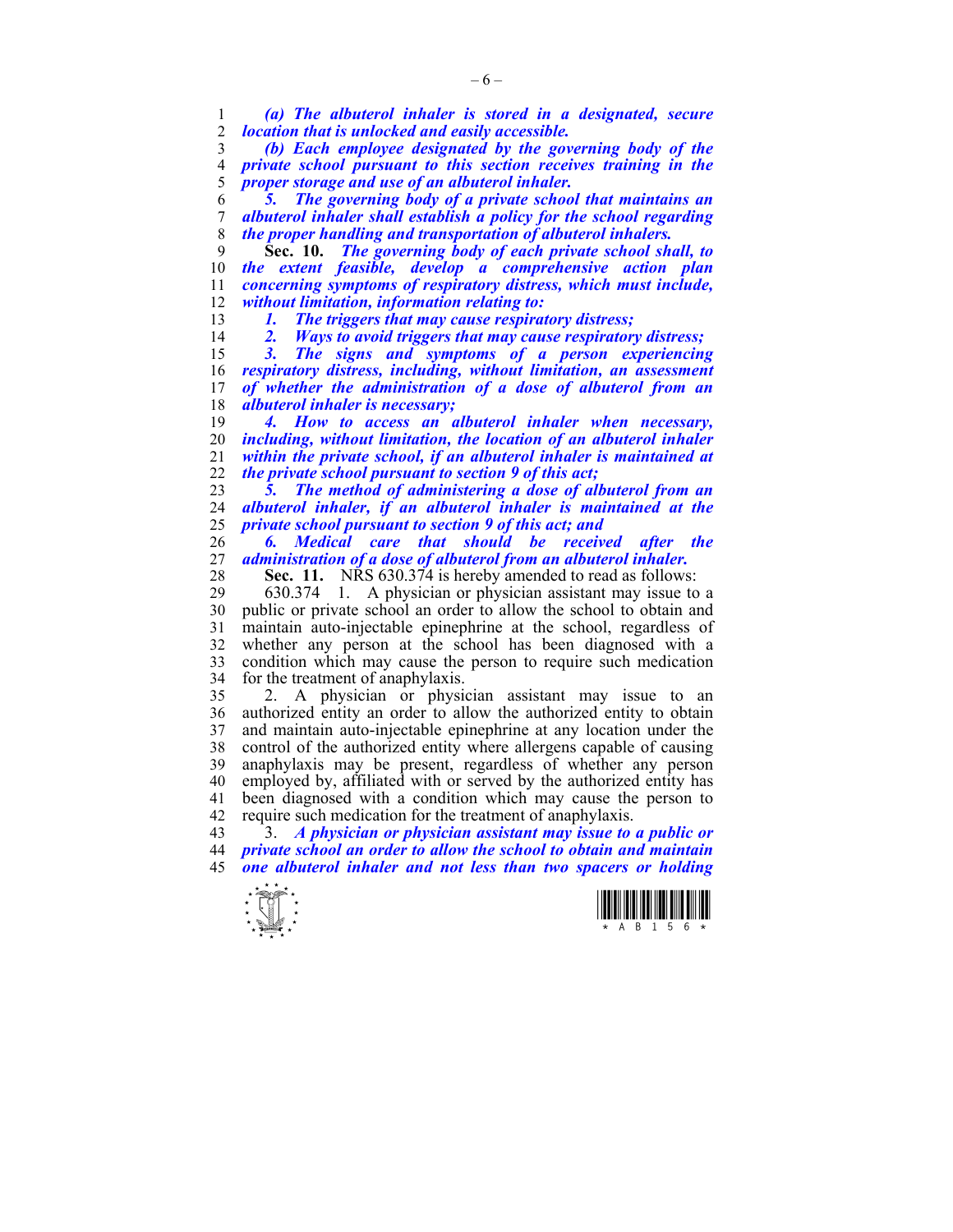*chambers designed for use with that albuterol inhaler at the school, regardless of whether any person at the school has been diagnosed with a condition which may cause the person to require such medication for the treatment of respiratory distress.*<br>5 4. An order issued pursuant to subsection 1, lord 2

4. An order issued pursuant to subsection 1,  $\left\{\text{or} 1, \text{or} 2, \text{or} 3, \text{or} 4, \text{or} 5, \text{or} 6, \text{or} 7, \text{or} 7, \text{or} 7, \text{or} 7, \text{or} 7, \text{or} 7, \text{or} 7, \text{or} 7, \text{or} 7, \text{or} 7, \text{or} 7, \text{or} 7, \text{or} 7, \text{or} 7, \text{or} 7, \text{or}$ 6 contain:

7 (a) The name and signature of the physician or physician 8 assistant and the address of the physician or physician assistant if 9 not immediately available to the pharmacist;

10 (b) The classification of his or her license; 11 (c) The name of the public or private school or authorized entity

12 to which the order is issued;

13 (d) The name, strength and quantity of the drug authorized to be 14 obtained and maintained by the order; and

15 (e) The date of issue.

 $16$  **[4.**] **5.** A physician or physician assistant is not subject to 17 disciplinary action solely for issuing a valid order pursuant to disciplinary action solely for issuing a valid order pursuant to 18 subsection 1 *,* **[**or**]** 2 *or 3* to an entity other than a natural person and 19 without knowledge of a specific natural person who requires the 20 medication.

21 **[**5.**]** *6.* A physician or physician assistant is not liable for any 22 error or omission *not resulting from gross negligence or reckless,*  23 *willful or wanton conduct of the physician or physician assistant*  24 concerning the acquisition, possession, provision or administration 25 of **[**auto-injectable**]** *:*

26 *(a) Auto-injectable* epinephrine maintained by a public or 27 private school or authorized entity pursuant to an order issued by the 28 physician or physician assistant pursuant to subsection 1 or 2 **{not**}<br>29 **resulting from gross negligence or reckless, willful or wanton** resulting from gross negligence or reckless, willful or wanton 30 conduct of the physician or physician assistant.

 $31 -6.1$  *; or* 

*(b) A dose of albuterol from an albuterol inhaler, spacer or holding chamber maintained by a public or private school pursuant to an order issued by the physician or physician assistant pursuant to subsection 3.* 

36 *7.* As used in this section:

37 (a) "Authorized entity" has the meaning ascribed to it in 38 NRS 450B.710.

39 (b) "Private school" has the meaning ascribed to it in 40 NRS 394.103.

41 (c) "Public school" has the meaning ascribed to it in 42 NRS 385.007.<br>43 **Sec. 12.** 

**Sec. 12.** NRS 632.239 is hereby amended to read as follows:

44 632.239 1. An advanced practice registered nurse may issue 45 to a public or private school an order to allow the school to obtain



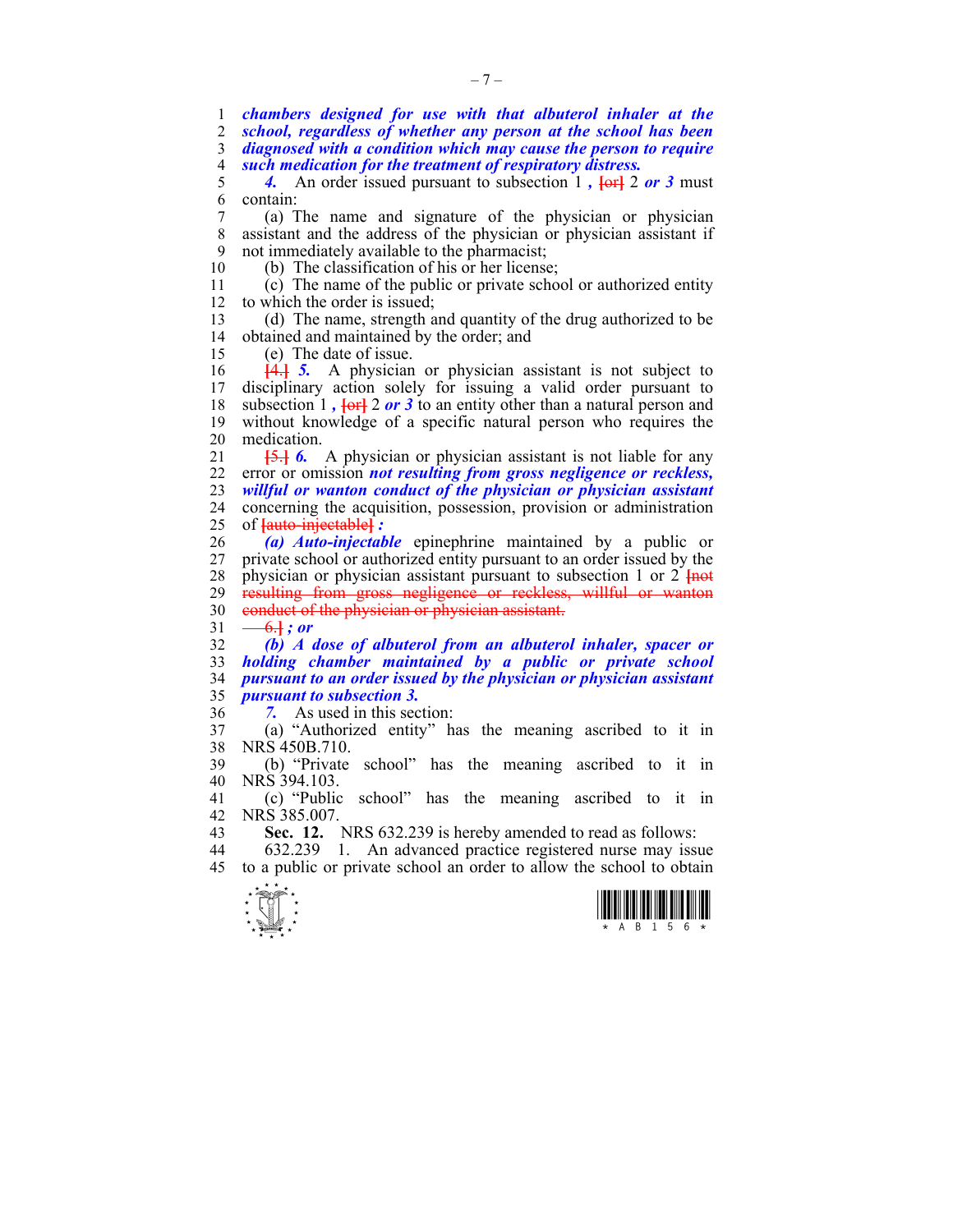1 and maintain auto-injectable epinephrine at the school, regardless of 2 whether any person at the school has been diagnosed with a whether any person at the school has been diagnosed with a 3 condition which may cause the person to require such medication 4 for the treatment of anaphylaxis.<br>5 2. An advanced practice

5 2. An advanced practice registered nurse may issue to an 6 authorized entity an order to allow the authorized entity to obtain 7 and maintain auto-injectable epinephrine at any location under the 8 control of the authorized entity where allergens capable of causing 9 anaphylaxis may be present, regardless of whether any person 10 employed by, affiliated with or served by the authorized entity has 11 been diagnosed with a condition which may cause the person to 12 require such medication for the treatment of anaphylaxis.

13 3. *An advanced practice registered nurse may issue to a public or private school an order to allow the school to obtain and maintain one albuterol inhaler and not less than two spacers or holding chambers designed for use with that albuterol inhaler at the school, regardless of whether any person at the school has been diagnosed with a condition which may cause the person to require such medication for the treatment of respiratory distress.* 

20 **4.** An order issued pursuant to subsection 1,  $\left\{\text{or} 1, \text{or} 2, \text{or} 3, \text{or} 4\right\}$ 21 contain:

22 (a) The name and signature of the advanced practice registered 23 nurse and the address of the advanced practice registered nurse if 24 not immediately available to the pharmacist;

25 (b) The classification of his or her license;

26 (c) The name of the public or private school or authorized entity 27 to which the order is issued;

28 (d) The name, strength and quantity of the drug authorized to be obtained and maintained by the order: and obtained and maintained by the order; and

30 (e) The date of issue.

31 **[**4.**]** *5.* An advanced practice registered nurse is not subject to 32 disciplinary action solely for issuing a valid order pursuant to 33 subsection 1 *,* **[**or**]** 2 *or 3* to an entity other than a natural person and 34 without knowledge of a specific natural person who requires the 35 medication.

36 **[**5.**]** *6.* An advanced practice registered nurse is not liable for 37 any error or omission *not resulting from gross negligence or*  38 *reckless, willful or wanton conduct of the advanced practice*  39 *registered nurse* concerning the acquisition, possession, provision 40 or administration of **[**auto-injectable**]** *:* 

41 *(a) Auto-injectable* epinephrine maintained by a public or 42 private school or authorized entity pursuant to an order issued by the 43 advanced practice registered nurse pursuant to subsection 1 or 2 **[**not 44 resulting from gross negligence or reckless, willful or wanton 45 conduct of the advanced practice registered nurse



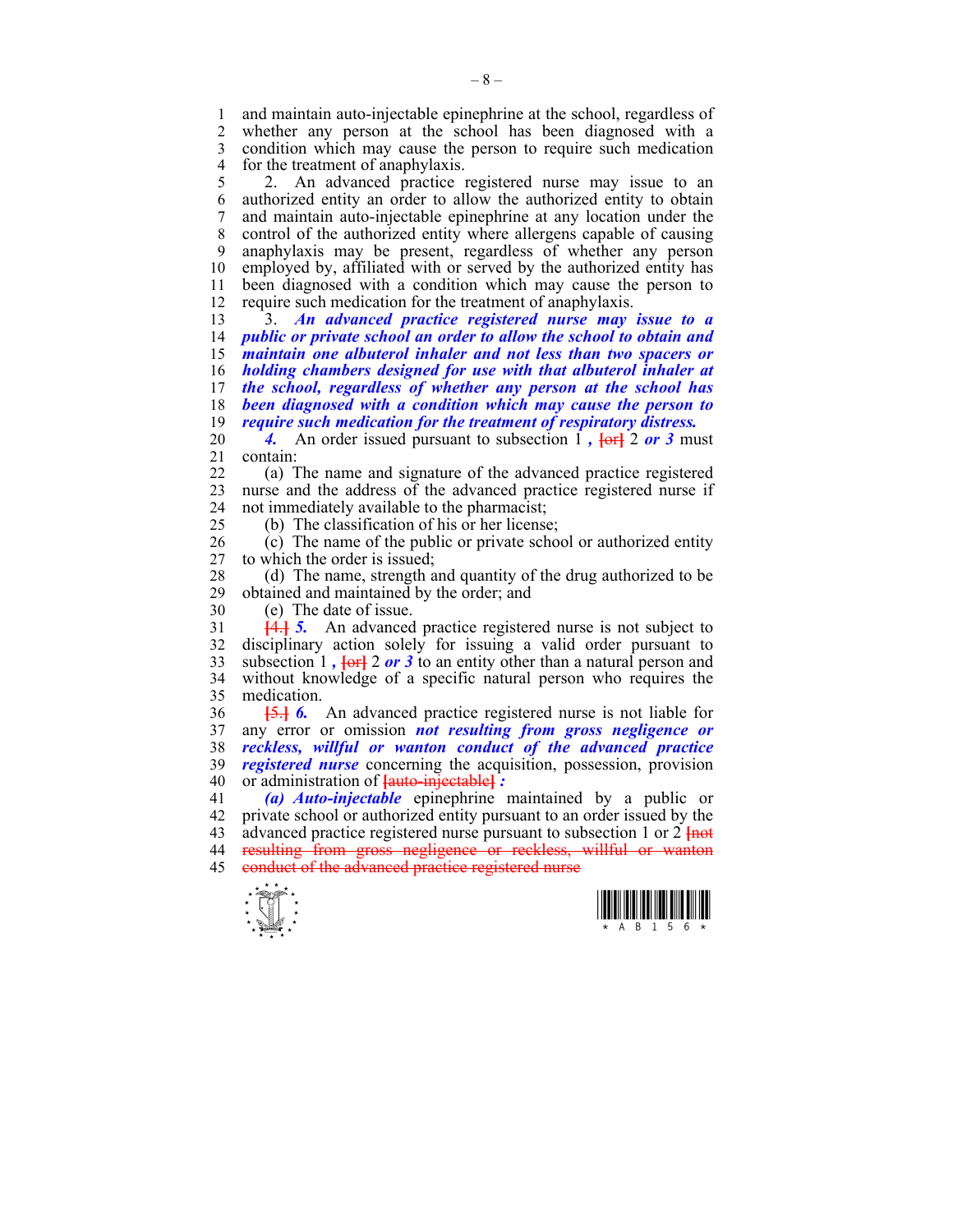$\frac{1}{2}$   $\frac{-6.1}{(h)}$ ; or

*(b) A dose of albuterol from an albuterol inhaler, spacer or holding chamber maintained by a public or private school pursuant to an order issued by the advanced practice registered nurse pursuant to subsection 3.* 

6 *7.* As used in this section:

7 (a) "Authorized entity" has the meaning ascribed to it in 8 NRS 450B.710.

9 (b) "Private school" has the meaning ascribed to it in 10 NRS 394.103.

11 (c) "Public school" has the meaning ascribed to it in 12 NRS 385.007.

13 **Sec. 13.** NRS 632.347 is hereby amended to read as follows:

14 632.347 1. The Board may deny, revoke or suspend any 15 license or certificate applied for or issued pursuant to this chapter, or 16 take other disciplinary action against a licensee or holder of a 17 certificate, upon determining that the licensee or certificate holder:

18 (a) Is guilty of fraud or deceit in procuring or attempting to 19 procure a license or certificate pursuant to this chapter.

20 (b) Is guilty of any offense:

21 (1) Involving moral turpitude; or

22 (2) Related to the qualifications, functions or duties of a 23 licensee or holder of a certificate,

 $24 \rightarrow \text{in which case the record of convection is conclusive evidence}$ 25 thereof.

26 (c) Has been convicted of violating any of the provisions of 27 NRS 616D.200, 616D.220, 616D.240 or 616D.300 to 616D.440, 28 inclusive.

29 (d) Is unfit or incompetent by reason of gross negligence or 30 recklessness in carrying out usual nursing functions.

31 (e) Uses any controlled substance, dangerous drug as defined in 32 chapter 454 of NRS, or intoxicating liquor to an extent or in a 33 manner which is dangerous or injurious to any other person or 34 which impairs his or her ability to conduct the practice authorized 35 by the license or certificate.

36 (f) Is a person with mental incompetence.

37 (g) Is guilty of unprofessional conduct, which includes, but is 38 not limited to, the following:

39 (1) Conviction of practicing medicine without a license in 40 violation of chapter 630 of NRS, in which case the record of 41 conviction is conclusive evidence thereof.

42 (2) Impersonating any applicant or acting as proxy for an 43 applicant in any examination required pursuant to this chapter for 44 the issuance of a license or certificate.



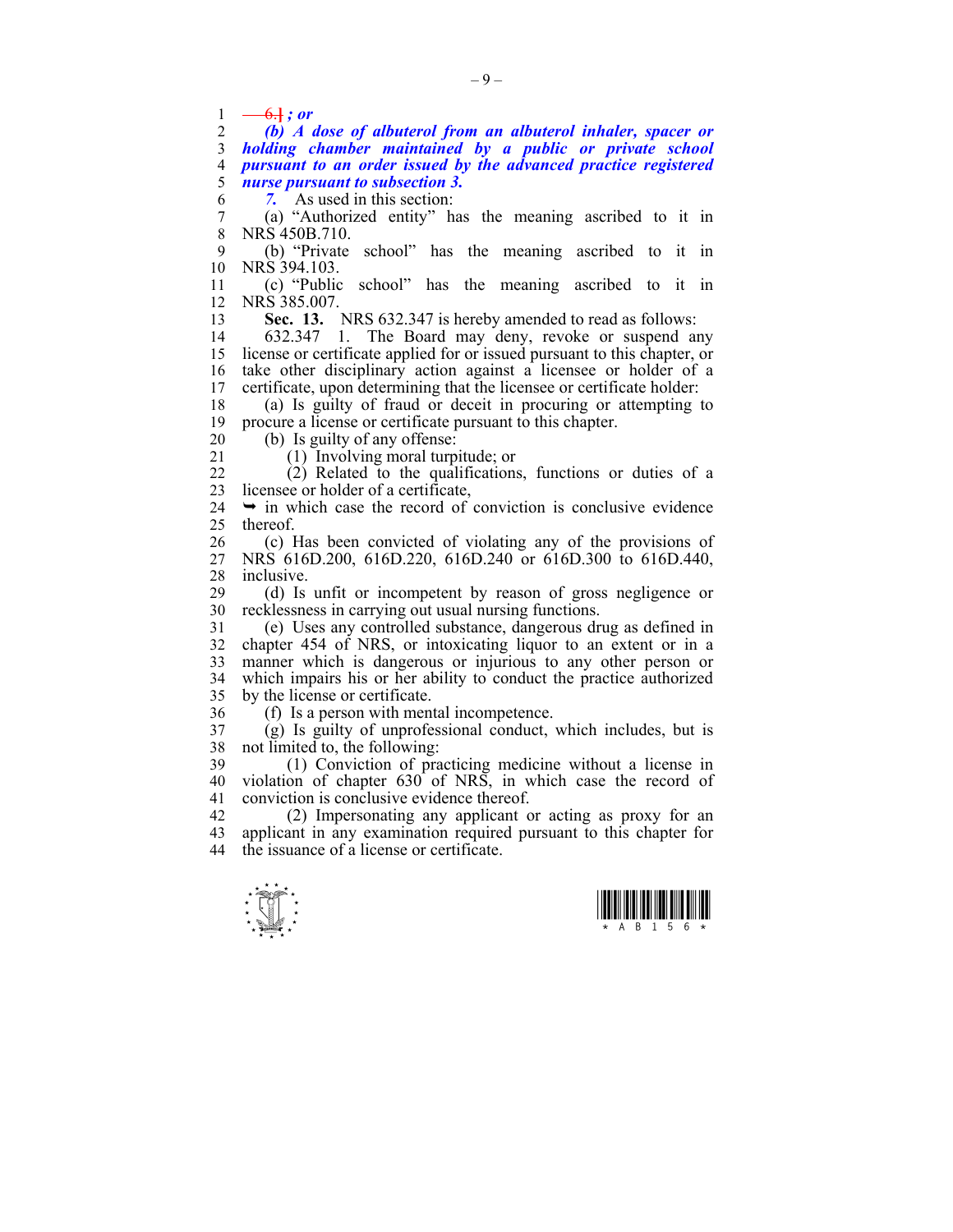$\frac{1}{\sqrt{2}}$ 1 (3) Impersonating another licensed practitioner or holder of a certificate. 3 (4) Permitting or allowing another person to use his or her 4 license or certificate to practice as a licensed practical nurse,<br>5 registered nurse, nursing assistant or medication aide - certified. 5 registered nurse, nursing assistant or medication aide - certified. 6 (5) Repeated malpractice, which may be evidenced by claims 7 of malpractice settled against the licensee or certificate holder. 8 (6) Physical, verbal or psychological abuse of a patient. 9 (7) Conviction for the use or unlawful possession of a 10 controlled substance or dangerous drug as defined in chapter 454 of 11 NRS. 12 (h) Has willfully or repeatedly violated the provisions of this 13 chapter. The voluntary surrender of a license or certificate issued 14 pursuant to this chapter is prima facie evidence that the licensee or 15 certificate holder has committed or expects to commit a violation of 16 this chapter. 17 (i) Is guilty of aiding or abetting any person in a violation of this 18 chapter. 19 (j) Has falsified an entry on a patient's medical chart concerning 20 a controlled substance. 21 (k) Has falsified information which was given to a physician, 22 pharmacist, podiatric physician or dentist to obtain a controlled 23 substance. 24 (l) Has knowingly procured or administered a controlled 25 substance or a dangerous drug as defined in chapter 454 of NRS that 26 is not approved by the United States Food and Drug Administration, 27 unless the unapproved controlled substance or dangerous drug: 28 (1) Was procured through a retail pharmacy licensed 29 pursuant to chapter 639 of NRS; 30 (2) Was procured through a Canadian pharmacy which is 31 licensed pursuant to chapter 639 of NRS and which has been 32 recommended by the State Board of Pharmacy pursuant to 33 subsection 4 of NRS 639.2328; 34 (3) Is marijuana being used for medical purposes in 35 accordance with chapter 453A of NRS; or 36 (4) Is an investigational drug or biological product prescribed 37 to a patient pursuant to NRS 630.3735 or 633.6945. 38 (m) Has been disciplined in another state in connection with a 39 license to practice nursing or a certificate to practice as a nursing 40 assistant or medication aide - certified, or has committed an act in 41 another state which would constitute a violation of this chapter. 42 (n) Has engaged in conduct likely to deceive, defraud or 43 endanger a patient or the general public. 44 (o) Has willfully failed to comply with a regulation, subpoena or 45 order of the Board.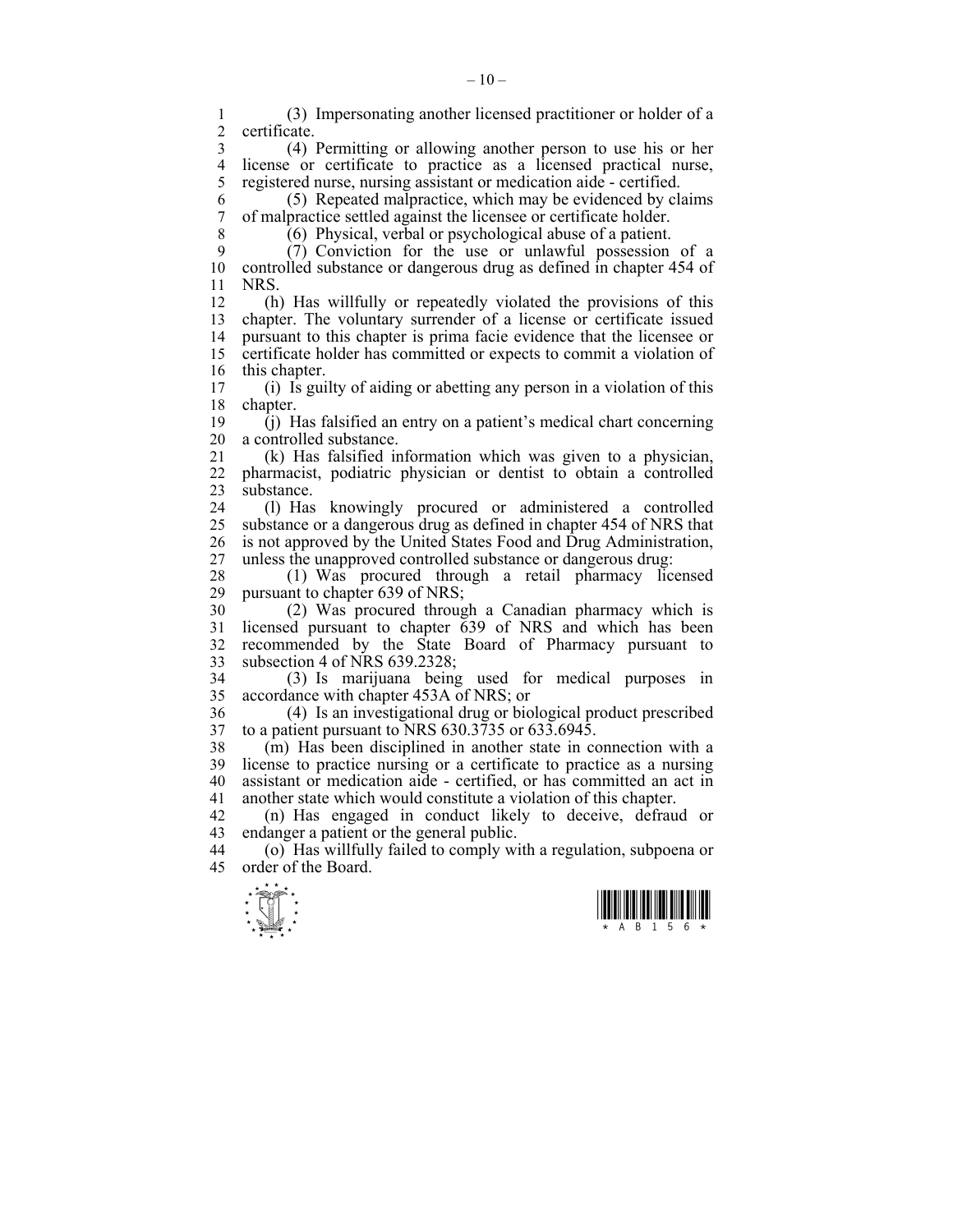1 (p) Has operated a medical facility at any time during which:<br>2 (1) The license of the facility was suspended or revoked:

2 (1) The license of the facility was suspended or revoked; or

3 (2) An act or omission occurred which resulted in the 4 suspension or revocation of the license pursuant to NRS 449.160.<br>5  $\rightarrow$  This paragraph applies to an owner or other principal responsi

 $\rightarrow$  This paragraph applies to an owner or other principal responsible 6 for the operation of the facility.

7 (q) Is an advanced practice registered nurse who has failed 8 to obtain any training required by the Board pursuant to 9 NRS 632.2375.

10 (r) Is an advanced practice registered nurse who has failed to 11 comply with the provisions of NRS 453.163 or 453.164.

12 2. For the purposes of this section, a plea or verdict of guilty or 13 guilty but mentally ill or a plea of nolo contendere constitutes a 14 conviction of an offense. The Board may take disciplinary action 15 pending the appeal of a conviction.

16 3. A licensee or certificate holder is not subject to disciplinary<br>17 action solely for administering auto-injectable epinephrine pursuant action solely for administering auto-injectable epinephrine pursuant 18 to a valid order issued pursuant to NRS 630.374 *, 632.239* or 19 633.707.

20 4. *A licensee or certificate holder is not subject to disciplinary action solely for administering a dose of albuterol from an albuterol inhaler pursuant to a valid order issued pursuant to NRS 630.374, 632.239 or 633.707.* 

24 *5.* As used in this section, "investigational drug or biological 25 product" has the meaning ascribed to it in NRS 454.351.

26 **Sec. 14.** NRS 633.707 is hereby amended to read as follows:

27 633.707 1. An osteopathic physician or physician assistant 28 may issue to a public or private school an order to allow the school 29 to obtain and maintain auto-injectable epinephrine at the school, 30 regardless of whether any person at the school has been diagnosed 31 with a condition which may cause the person to require such 32 medication for the treatment of anaphylaxis.

33 2. An osteopathic physician or physician assistant may issue to 34 an authorized entity an order to allow the authorized entity to obtain 35 and maintain auto-injectable epinephrine at any location under the 36 control of the authorized entity where allergens capable of causing 37 anaphylaxis may be present, regardless of whether any person 38 employed by, affiliated with or served by the authorized entity has 39 been diagnosed with a condition which may cause the person to 40 require such medication for the treatment of anaphylaxis.

41 3. *An osteopathic physician or physician assistant may issue to a public or private school an order to allow the school to obtain and maintain one albuterol inhaler and not less than two spacers or holding chambers designed for use with that albuterol inhaler at the school, regardless of whether any person at the school has* 



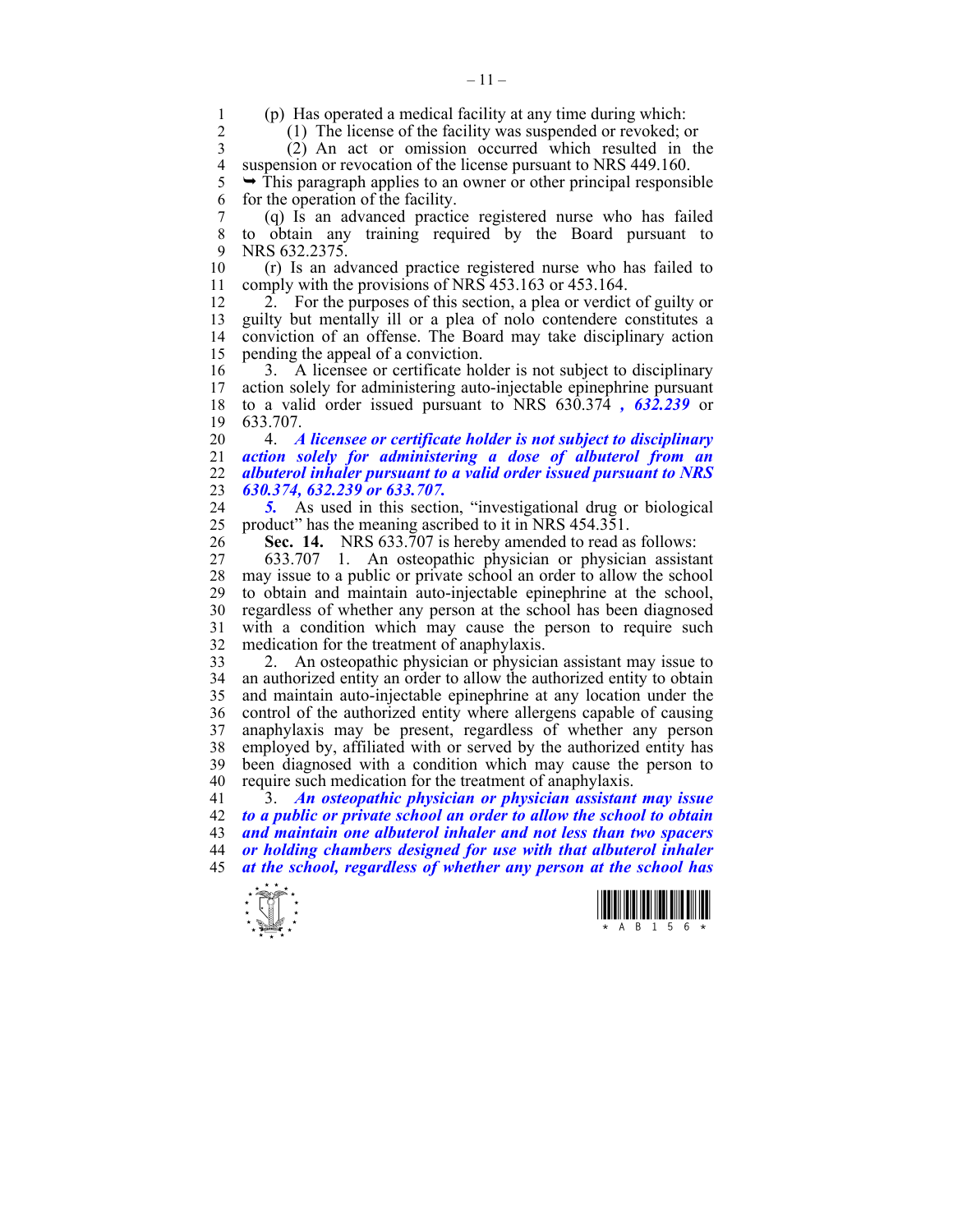1 *been diagnosed with a condition which may cause the person to*  2 *require such medication for the treatment of respiratory distress.* 

3 4. An order issued pursuant to subsection 1,  $\overline{$  **[or** 2 *or* 3 must 4 contain:<br> $\frac{4}{5}$  (a) T

5 (a) The name and signature of the osteopathic physician or 6 physician assistant and the address of the osteopathic physician or 7 physician assistant if not immediately available to the pharmacist;

8 (b) The classification of his or her license;

9 (c) The name of the public or private school or authorized entity 10 to which the order is issued;

11 (d) The name, strength and quantity of the drug authorized to be 12 obtained and maintained by the order; and

13 (e) The date of issue.

14 **[**4.**]** *5.* An osteopathic physician or physician assistant is not 15 subject to disciplinary action solely for issuing a valid order 16 pursuant to subsection 1 *,* **[**or**]** 2 *or 3* to an entity other than a natural 17 person and without knowledge of a specific natural person who 18 requires the medication.

19 **[**5.**]** *6.* An osteopathic physician or physician assistant is not 20 liable for any error or omission *not resulting from gross negligence*  21 *or reckless, willful or wanton conduct of the osteopathic physician*  22 *or physician assistant* concerning the acquisition, possession, 23 provision or administration of **[**auto-injectable**]** *:* 

24 *(a) Auto-injectable* epinephrine maintained by a public or 25 private school or authorized entity pursuant to an order issued by the 26 osteopathic physician or physician assistant *pursuant to subsection*  27 *1 or* 2 <del>[not resulting from gross negligence or reckless, willful or</del> 28 wanton conduct of the osteopathic physician or physician assistant.

29  $-6.$ **}** *; or* 

*(b) A dose of albuterol from an albuterol inhaler, spacer or holding chamber maintained by a public or private school pursuant to an order issued by the osteopathic physician or physician assistant pursuant to subsection 3.* 

34 *7.* As used in this section:

35 (a) "Authorized entity" has the meaning ascribed to it in 36 NRS 450B.710.

37 (b) "Private school" has the meaning ascribed to it in 38 NRS 394.103.

39 (c) "Public school" has the meaning ascribed to it in 40 NRS 385.007.

41 **Sec. 15.** NRS 639.2357 is hereby amended to read as follows:

42 639.2357 1. Upon the request of a patient, or a public or 43 private school or an authorized entity for which an order was issued 44 pursuant to NRS 630.374, 632.239 or 633.707, a registered